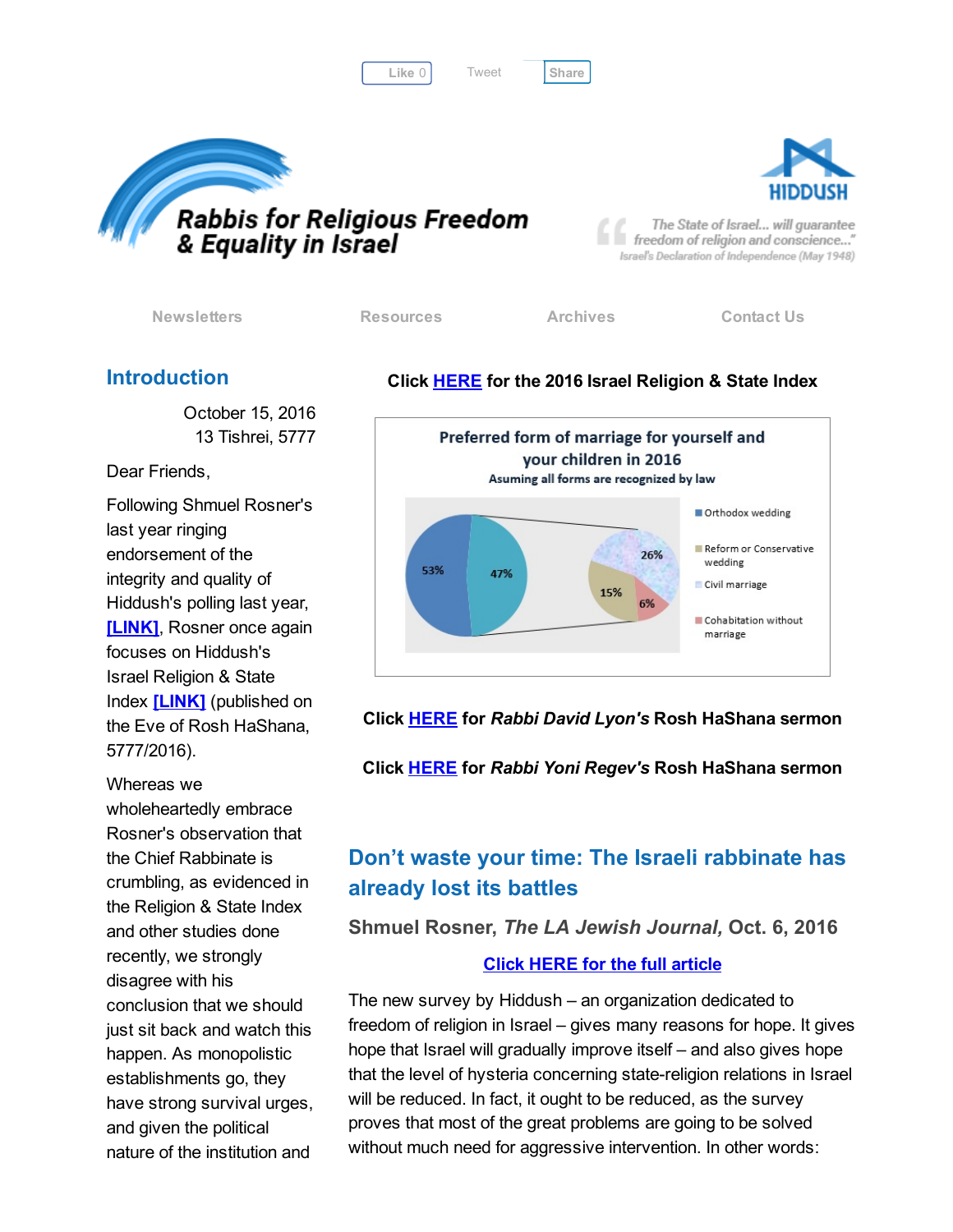the high political stakes that it represents for the Government Coalition players, it is unlikely that the Rabbinate will crumble all on its own any time soon.

In the meantime, the Rabbinate's continued monopolistic powers mean the continued denial of the dignity and the right of marriage to hundreds of thousands, the questioning of the legitimacy of Modern Orthodox conversions (including by mainstream U.S. Orthodox rabbis), continued obstacles to the attempts to introduce state recognized more inclusive conversions (such as Rabbi Riskin's initiatives), or allow legal Orthodox alternatives to the Rabbinate's kashrut exclusivity (such as Rabbi Liebowitz's [hashgacha](http://cts.vresp.com/c/?FreedomofReligionfor/2d231d47c2/325ceb4427/372fc94218) pratit).

This, of course, is only the tip of the iceberg. Knowing that in all likelihood none of our members in North America and elsewhere would consent to being put in the position of our Israeli colleagues who are denied basic dignity and recognition of their functions, we should not entertain Rosner's placating approach. Rather we should seize the opportunity, the clear will of the public, and the

save the campaigns for something else – the Israeli rabbinate is crumbling anyways.

Take a look, for example, at the percentage of Jewish Israelis who'd rather have a non-Orthodox marriage ceremony. Last year, 63% of Israelis still said they wanted an Orthodox marriage even in case all marriages will be legally equal. This year, the percentage of Israelis insisting on Orthodox marriage declined by a whopping 10% to 53%. Among secular Israelis, almost eighty percent prefer other-than-Orthodox marriages (78%).

[...](http://cts.vresp.com/c/?FreedomofReligionfor/2d231d47c2/325ceb4427/490624c292)

Study finds Israelis hold liberal views with traditional personal choices

*Ynet news,* Oct. 3, 2016

#### Click HERE for the full [article](http://cts.vresp.com/c/?FreedomofReligionfor/2d231d47c2/325ceb4427/0456d19ab2)

Just a few weeks after the largest coalition crisis of 5776 that threatened to bring down the government, which revolved around violating halachic law by carrying out train infrastructure works on Shabbat, the public has indicated its disappointment with political involvement in religious matters in a related survey. 81% percent of the respondents were disappointed with the government's performance on matters of religion and state, which is one of the only points of agreement amongst secular, traditional, religious and ultra-Orthodox Jewish Israelis.

84% of respondents agreed that the state should permit free choice regarding religious behavior to the secular and religious alike according to their beliefs. Most of the ultra-Orthodox public also agreed with this. 63% of all respondents indicated their support for complete separation of state and religion, but religious and ultra-Orthodox respondents disagreed.

[...](http://cts.vresp.com/c/?FreedomofReligionfor/2d231d47c2/325ceb4427/ca2388c858)

במשרד החוץ מודאגים מקמפיין הקהילות היהודיות בארה"ב נגד ממשלת ישראל

ברק רביד, *הארץ,* 2016 2, .Oct

Click HERE for the full [article](http://cts.vresp.com/c/?FreedomofReligionfor/2d231d47c2/325ceb4427/ce0ed4b52d)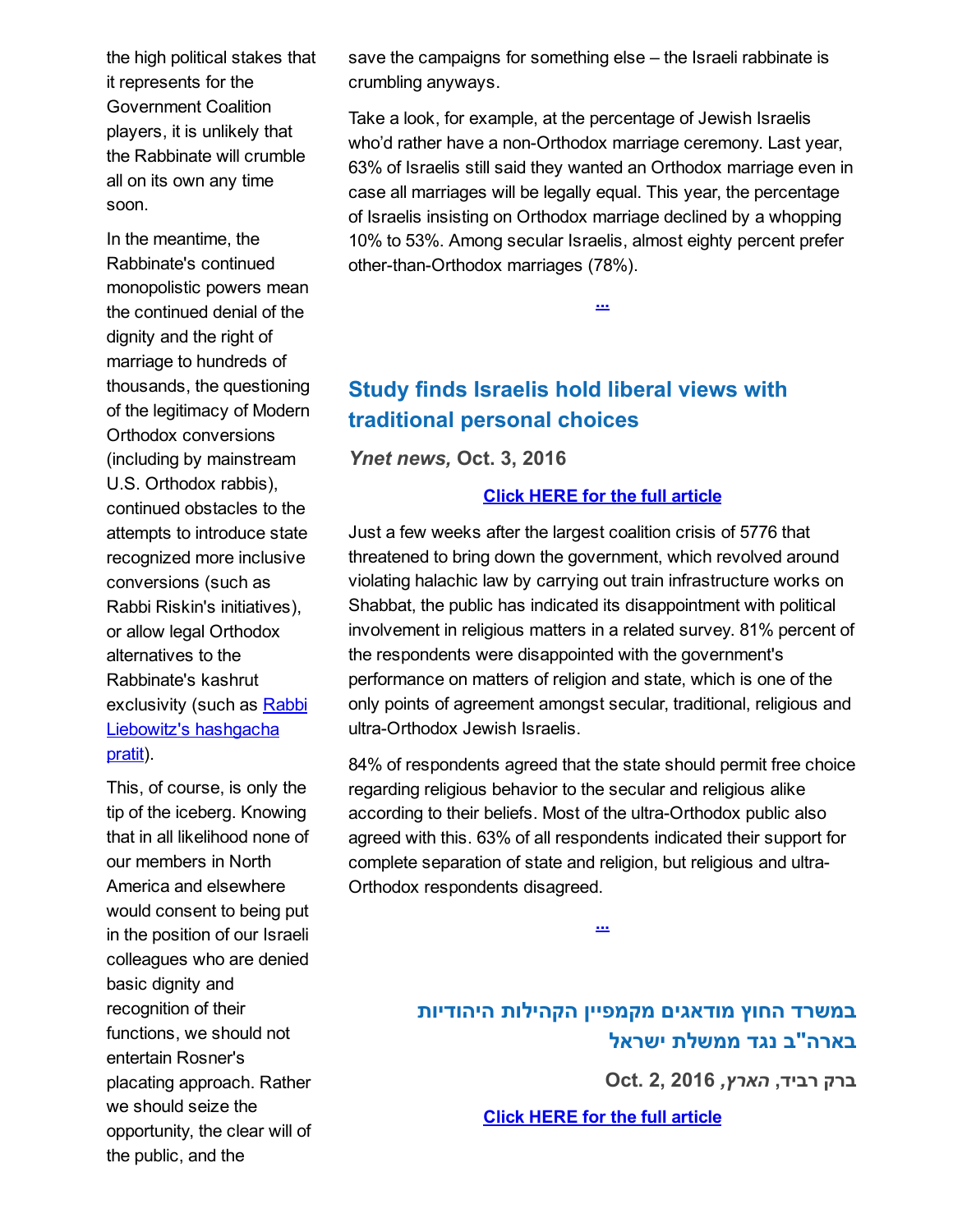compelling importance of the cause, and join together in bringing Israel fully onto the path of religious freedom and equality as promised by its Declaration of Independence.

Chag Sameach,

Uri

Rabbi Uri Regev Head of Hiddush

# *דיפלומטים ישראלים נשלחו לבתי כנסת בארה"ב לפייס קהילות של קונסרבטיבים ורפורמים, שיזמו מחאה נרחבת נגד חוק המקוואות והקפאת מתווה הכותל*

נציגויות ישראל בצפון אמריקה ניצבות בימים האחרונים אל מול קמפיין מחאה נרחב נגד ממשלת ישראל, לקראת החגים, שפתחו בו הקהילות הקונסרבטיבית והרפורמית שרוב יהודי ארה"ב משתייכים אליהן. הסיבה למחאה היא העובדה שבלחץ המפלגות החרדיות נמנעת הממשלה, זה חודשים רבים, מיישום מתווה התפילה הפלורליסטית בכותל, שעליו החליטה היא עצמה בסוף ינואר; וכן בשל סוגיית הגיורים וחוק המקוואות שעבר בחודש יולי, המאפשר הדרת יהודים רפורמים וקונסרבטיבים. במשרד החוץ יש דאגה רבה מכך שהתגברות המחאה של הקהילות היהודיות הליברליות בצפון אמריקה, בסוגיות של פלורליזם הדתי, ובמיוחד בנושא הכותל, תפגע במעמדה של ישראל בארה"ב. בכירים במשרד...

[...](http://cts.vresp.com/c/?FreedomofReligionfor/2d231d47c2/325ceb4427/1d850f1218)

[facebook](http://cts.vresp.com/c/?FreedomofReligionfor/2d231d47c2/325ceb4427/044ae5e407) [email](mailto:organizers@rrfei.org)

## **Resources**

- Vision of Hiddush and Rabbis for [Religious](http://cts.vresp.com/c/?FreedomofReligionfor/2d231d47c2/325ceb4427/c8d89f6c20) Freedom
- Hiddush [resources](http://cts.vresp.com/c/?FreedomofReligionfor/2d231d47c2/325ceb4427/e034a93294)
- Courts [religious](http://cts.vresp.com/c/?FreedomofReligionfor/2d231d47c2/325ceb4427/24637728c5) & secular
- [Conversion](http://cts.vresp.com/c/?FreedomofReligionfor/2d231d47c2/325ceb4427/67ce78105b)
- Death & burial [ancient](http://cts.vresp.com/c/?FreedomofReligionfor/2d231d47c2/325ceb4427/a092685e45) & now
- Diaspora-Israel
- Diversity & [inclusivity](http://cts.vresp.com/c/?FreedomofReligionfor/2d231d47c2/325ceb4427/df70998d10) among Jews
- Diversity & [inclusivity](http://cts.vresp.com/c/?FreedomofReligionfor/2d231d47c2/325ceb4427/5082d5e364) in relations with non-Jews
- Economic [opportunity](http://cts.vresp.com/c/?FreedomofReligionfor/2d231d47c2/325ceb4427/67f04b6ecb)
- [Education](http://cts.vresp.com/c/?FreedomofReligionfor/2d231d47c2/325ceb4427/20892b6da2)
- [Gender](http://cts.vresp.com/c/?FreedomofReligionfor/2d231d47c2/325ceb4427/378d989497)
- [Kashrut](http://cts.vresp.com/c/?FreedomofReligionfor/2d231d47c2/325ceb4427/a0e11febc3)
- [Marriage](http://cts.vresp.com/c/?FreedomofReligionfor/2d231d47c2/325ceb4427/f62f9b4065) & divorce
- [Mikvaot](http://cts.vresp.com/c/?FreedomofReligionfor/2d231d47c2/325ceb4427/4b735788b4)
- Shabbat [transportation](http://cts.vresp.com/c/?FreedomofReligionfor/2d231d47c2/325ceb4427/3a6660ab27) for poor & inform
- [Western](http://cts.vresp.com/c/?FreedomofReligionfor/2d231d47c2/325ceb4427/af00173a33) Wall
- [Women](http://cts.vresp.com/c/?FreedomofReligionfor/2d231d47c2/325ceb4427/d0e4bc1c0a)

# Israeli Jews displeased with haredi-driven government policies

Andrew Tobin, *JTA,* Oct. 2, 2016

### Click HERE for the full [article](http://cts.vresp.com/c/?FreedomofReligionfor/2d231d47c2/325ceb4427/7c35ccb003)

The haredi Orthodox parties are back in power, and Israelis aren't thrilled with their work.

An annual survey shows widespread dissatisfaction with haredi influence and exemptions when it comes to education, the army and religious life.

After being left out in 2013, Shas and United Torah Judaism entered the governing coalition in 2015. In the first Knesset session since the election, they thwarted laws that challenged their statesponsored way of life, forced a political and transportation crisis over work on Shabbat and blocked the creation of a pluralistic prayer section at the Western Wall.

The Israel Religion and State Index, published Sunday, shows just how far these and other government actions are from the views of most Israeli Jews. The Smith Polling Institute conducted the survey of 700 Israeli Jewish adults at the end of July for Hiddush, a group that supports religious freedom in Israel. The survey has a 4 percent margin of error.

[...](http://cts.vresp.com/c/?FreedomofReligionfor/2d231d47c2/325ceb4427/667f3eda97)